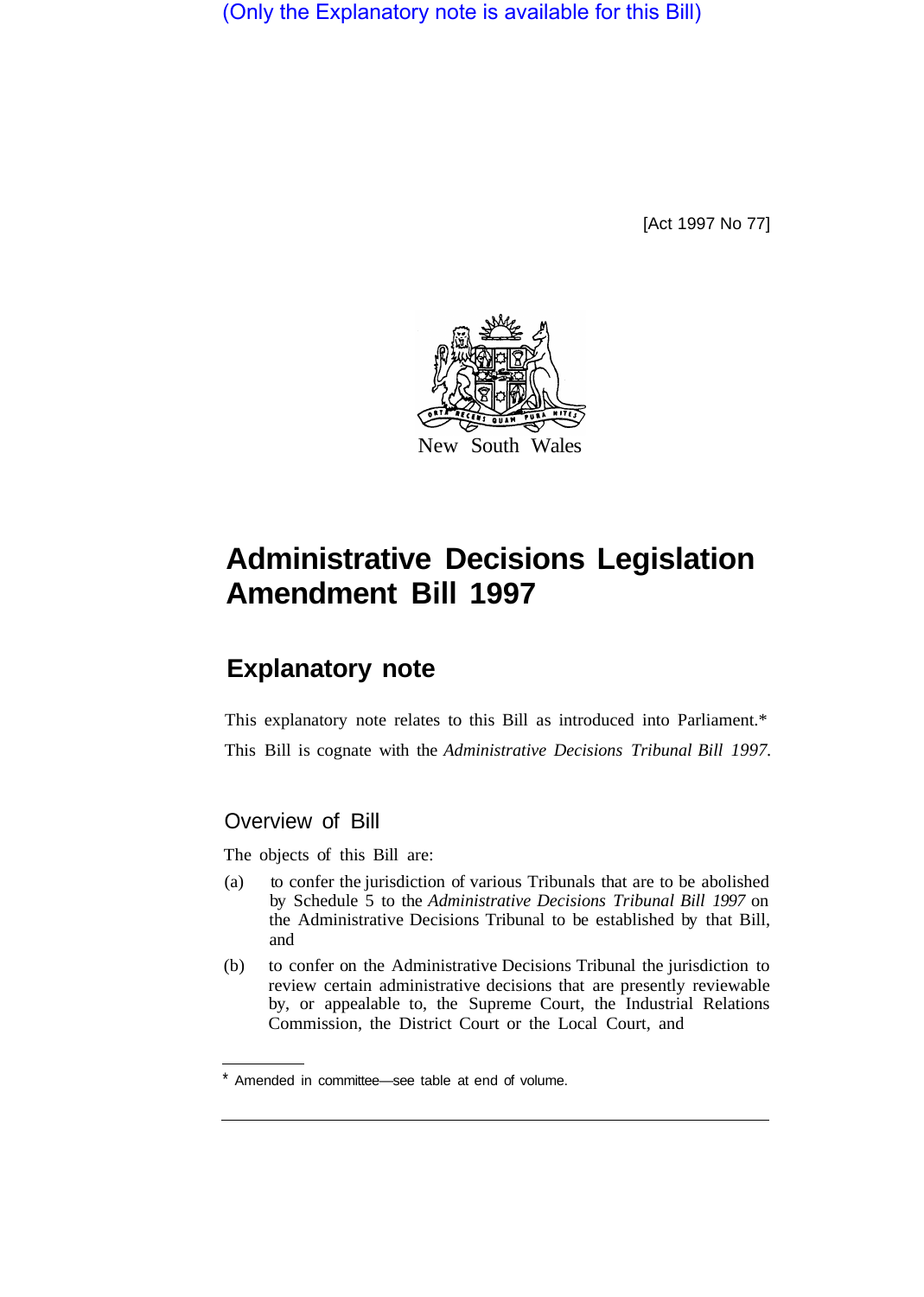Administrative Decisions Legislation Amendment Bill 1997 [Act 1997 No 77]

**Explanatory note** 

- $(c)$ to confer on the Administrative Decisions Tribunal the jurisdiction to give the Ombudsman opinions on legal issues arising from the exercise of certain of the Ombudsman's functions under the *Ombudsman Act 1974,* and
- $(d)$ to confer on the Administrative Decisions Tribunal the jurisdiction to review certain disciplinary and related action taken by the Minister under the *Public Lotteries Act 1996* in relation to licensees under that Act that is not presently appealable to a court or reviewable by a tribunal, and
- $(e)$ to make various other amendments to certain Acts that are consequent on the abolition of these various Tribunals, the establishment of the Administrative Decisions Tribunal and the transfer of jurisdiction from courts to the Tribunal.

The following Tribunals are to be abolished by Part 2 of Schedule 5 to the *Administrative Decisions Tribunal Bill 1997:* 

- the Boxing Appeals Tribunal continued under section 28 of the *Boxing and Wrestling Control Act 1986*
- the Community Services Appeals Tribunal constituted under the *Community Services (Complaints, Appeals and Monitoring) Act 1993*
- the Equal Opportunity Tribunal constituted under the *Anti-Discrimination Act I977*
- the Legal Services Tribunal constituted under the *Legal Profession Act 1987*
- the Schools Appeals Tribunal constituted under the *Education Reform Act 1990*
- the Veterinary Surgeons Disciplinary Tribunal constituted under the *Veterinary Surgeons Act 1986*

The amendments represent the first stage of a process aimed at abolishing various existing Tribunals and transferring their jurisdiction to the Administrative Decisions Tribunal.